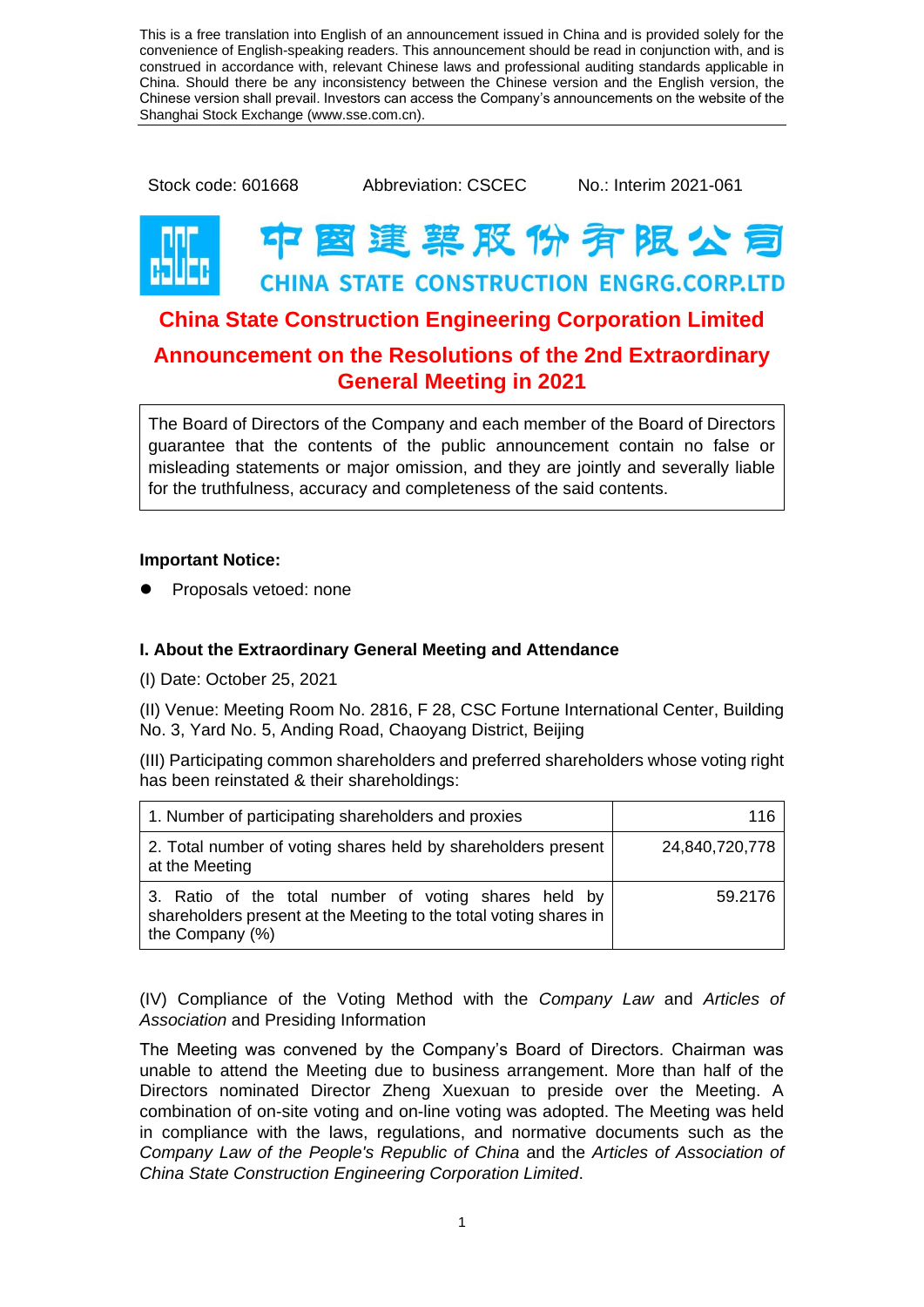This is a free translation into English of an announcement issued in China and is provided solely for the convenience of English-speaking readers. This announcement should be read in conjunction with, and is construed in accordance with, relevant Chinese laws and professional auditing standards applicable in China. Should there be any inconsistency between the Chinese version and the English version, the Chinese version shall prevail. Investors can access the Company's announcements on the website of the Shanghai Stock Exchange (www.sse.com.cn).

(V) Attendance of Directors, Supervisors and Board Secretary

1. 4 of 7 incumbent Directors of the Company were present. Chairman was not present due to business arrangement. Zhang Zhaoxiang and Sun Chengming were not present due to tight schedule;

2. 1 of 5 incumbent Supervisors of the Company were present. Li Jianbo, Tian Shifang, Lv Xiaogang and Qu Hongguang were not present due to tight schedule;

- 3. Wang Yunlin, Vice President and CFO attended the Meeting.
- 4. Xue Keqing, Secretary to the Board of Directors, attended the meeting.

#### **II. Deliberation of Proposals**

(I) Proposal subject to non-cumulative voting

1. Name: Proposal on Parent Company Guarantee and Cross Guarantee in Australian North East Rail Line Project

#### Result of deliberation: Adopted

Voting result:

| Shareholder | In favour               |                   | Against            |                   | Abstention         |                   |
|-------------|-------------------------|-------------------|--------------------|-------------------|--------------------|-------------------|
|             | Type<br>Number of votes | Percentage<br>(%) | Number of<br>votes | Percentage<br>(%) | Number<br>of votes | Percentage<br>(%) |
| A Share     | 24,833,504,433          | 99.9709           | 7,203,025          | 0.0289            | 13.320             | 0.0002            |

(II) Result of Voting by Shareholders with Less than 5% Shares on Major Matters

| Proposal<br>No. | Name of<br>proposal                                                                                                            | In favour          |                      | Against            |                      | Abstention         |                      |
|-----------------|--------------------------------------------------------------------------------------------------------------------------------|--------------------|----------------------|--------------------|----------------------|--------------------|----------------------|
|                 |                                                                                                                                | Number of<br>votes | Percentage<br>$(\%)$ | Number<br>of votes | Percentage<br>$(\%)$ | Number<br>of votes | Percentage<br>$(\%)$ |
|                 | Proposal on<br>Parent<br>Company<br>Guarantee and<br>Cross<br>Guarantee in<br>Australian<br>North East<br>Rail Line<br>Project | 1,202,808,436      | 99.4036              | 7,203,025          | 0.5952               | 13,320             | 0.0012               |

(III) Notes on the Results of Voting on Proposals

Proposal 1 is ordinary resolutions adopted by more than half of the total number of valid voting shares held by shareholders or shareholder representatives present at the Meeting.

#### **III. Witness by Lawyers**

1. This General Meeting is witnessed by the law firm: King & Wood Mallesons (Beijing)

Lawyers: Zhou Ning and Li Chengyang

2. Conclusions from Lawyers: